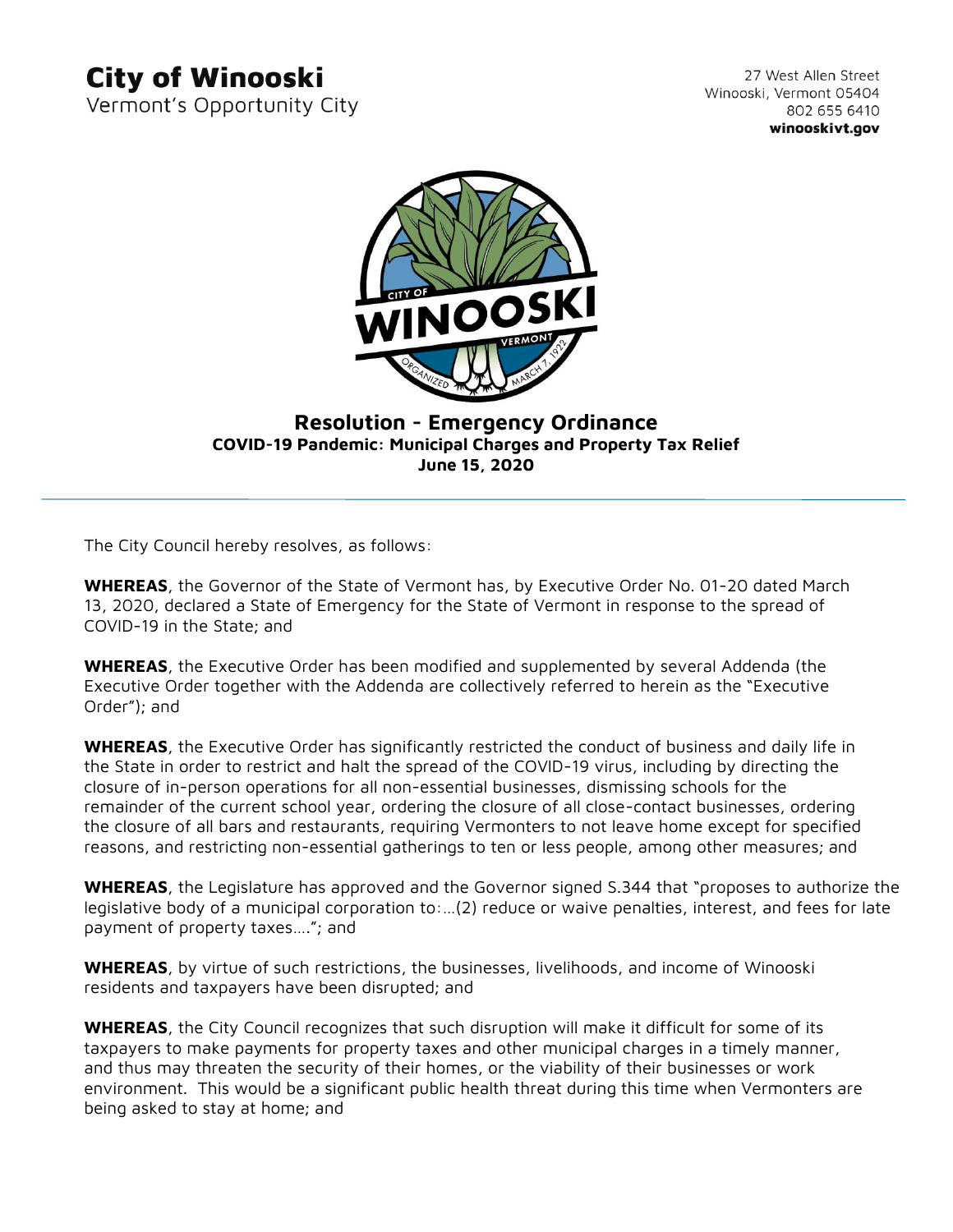**WHEREAS**, the City Council desires to ameliorate these impacts within the limits of its statutory and Charter authority; and

**WHEREAS**, the City Council has the authority under Charter §19-403 to adopt emergency ordinances to meet a public emergency affecting life, health, property or the public peace;

**NOW, THEREFORE,** pursuant to the authority granted to it under Charter §19-403, the City Council hereby adopts, within a new Chapter 30 of the Winooski City Code, a new section 30.01, as follows:

#### **Chapter 30 – Emergency Ordinances**

#### **ARTICLE I – PURPOSE**

Pursuant to Section 19-403 of the Charter of the City of Winooski, this Chapter is adopted to document any emergency ordinances promulgated by the City Council from time to time.

#### **ARTICLE II – TABLE OF CONTENTS**

| Article I   | Purpose                     |
|-------------|-----------------------------|
| Article II  | Table of Contents           |
| Article III | <b>Emergency Ordinances</b> |

Section 30.01 COVID-19 Pandemic: Municipal Charges and Property Tax Relief

#### **ARTICLE III – EMERGENCY ORDINANCES**

#### **SECTION 30.01. COVID-19 PANDEMIC: MUNICIPAL CHARGES AND PROPERTY TAX RELIEF**

- A. A state of emergency exists throughout the State of Vermont, pursuant to Executive Order 01-20 issued by the Governor of the State of Vermont and dated March 13, 2020, and supplemented by Addenda issued since that date. The state of emergency was declared to address the spread of COVID-19 throughout the State, including in the City of Winooski. The measures required by the Executive Order and its Addenda have disrupted the business and civic life of the City, and may have significant financial repercussions for some taxpayers in the City.
- B. To assist those residents whose ability to pay municipal charges have been impaired as a direct result of the COVID-19 pandemic and the measures imposed to limit or halt it, the following provisions are hereby adopted:
- 1) All penalty and interest payments on late water and sewer charges from FY20 Quarter 4 due June 15, 2020 will not start accruing until July 15, 2020, 30 days from the extended due date.
- 2) Utility disconnections will be suspended this period for late water and sewer charges due June 15, 2020.